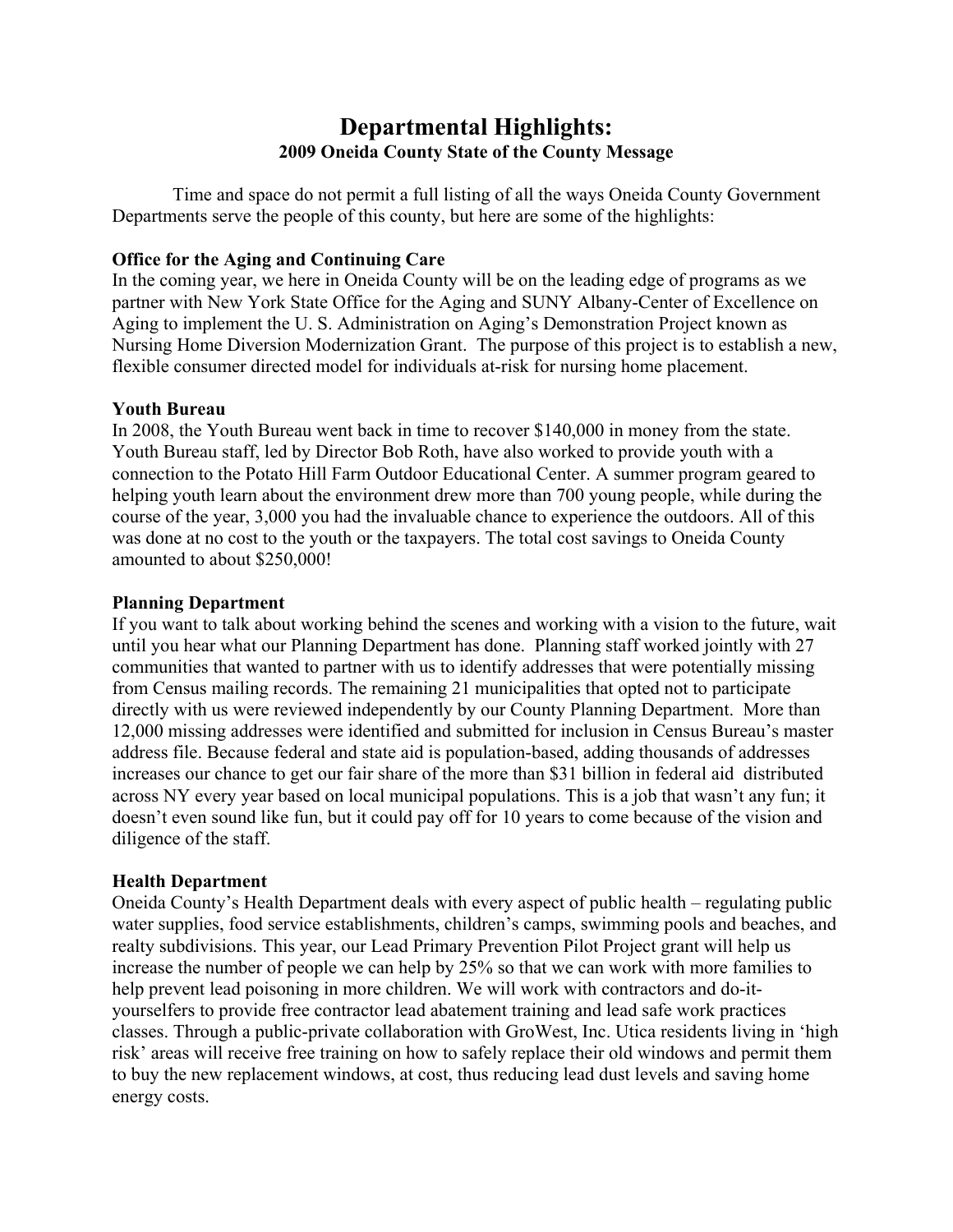The Health Department regulates public water supplies in Oneida County. In filling this regulatory function, staff at times partner with communities to assist them in improving their water supply. During the past few years, health department staff whose salaries are funded in part from a NYS Water Enhancement Grant, collaborated with officials from the Village of Bridgewater to prepare a grant to update the village water supply. This process, which took several years, culminated with the Town of Bridgewater receiving approximately \$3.5 million in state and federal monies to upgrade the village water supply.

The Health Department also directly serves thousands of people each year . In 2008 alone nearly 600 newly arrived refugees received complete health assessments at the clinic.; our clinic investigated over 2,000 reportable communicable diseases; approximately 9,000 residents received vaccines. The WIC program served 16,500 clients.

### **Probation**

One of the most fundamental commitments of County Government to the people of our county is to be pro-active in public safety. Our Probation Department is one of the models for collaboration with the community, with law enforcement, and with the courts. Our collaborations have not only reduced outstanding warrants by over 30% but assisted in the apprehension of numerous dangerous offenders. As a result we have become a full partner in the U.S. Marshall's Office, Fugitive Task Force. This is an honor that very few Probation Departments achieve.

Because Probation has been an innovative, creative leader in protecting the community, the coming year will see expanded efforts from the state-funded Re-Entry Task Force that was created in 2006. Our Office of Workforce Development laid a great foundation for this grantfunded project, and in the coming year, our Probation Department and the District Attorney's office will have stronger roles so that we can achieve even greater success in ensuring that when area residents return to the community from jail or prison, they are not a public safety risk.

#### **STOP-DWI**

One of the greatest risks in our society is drunk driving. Oneida County's STOP DWI program, which is funded by DWI fines and not county tax dollars, has been aggressive about getting the attention of the highest-risk drivers – youth. This year, with the leadership of our DA, STOP DWI implemented a program called Alive at 25 that puts young DWI offenders into classes to help change their outlook on driving. To date, eleven classes have been held and 182 students have completed the course. This spring, our Teen Traffic Safety Education Program will provide safe driving information to 900 students from across Oneida County. Our goal is very simple: If we safe one life, if we prevent one tragedy, we have done our job.

#### **Central Services**

Whether to meet the requirements of state programs or the needs for remote information sharing, technology is a major part of managing the massive amounts of information that are part of government. Our Central Services Department faces a tremendous challenge of upgrading systems in a budget environment where equipment is the first thing we cut. Their work may go unseen, but it allows employees to communicate and manage information is a very secure technological environment. You will see some of the fruits of all of their work this spring as we realign all of our existing web content into a modern, attractive, flexible and efficient structure that is designed to increase the ease of delivering information and services to residents and visitors of and to our community.